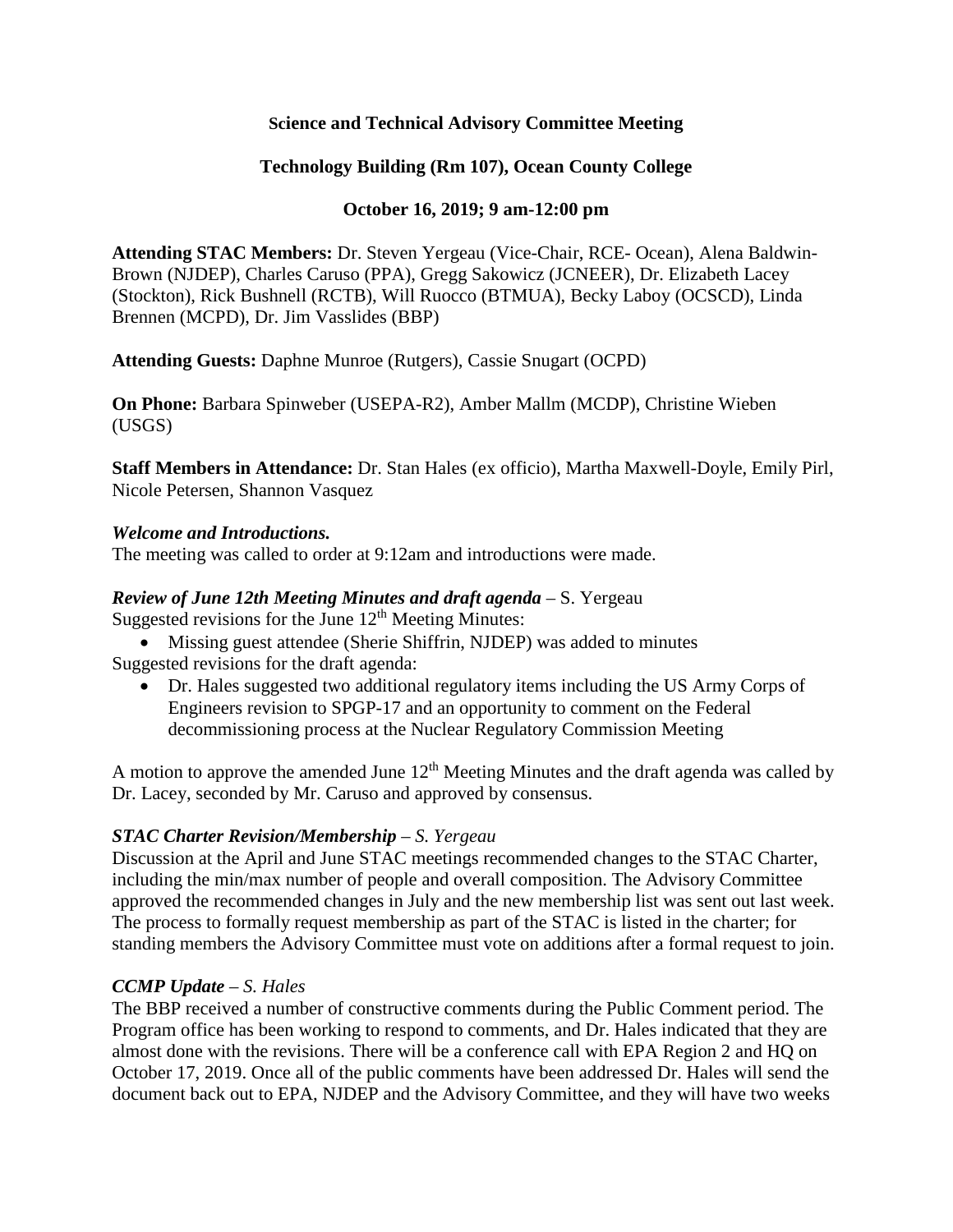for final review. The anticipated timeline is about a month, however no new signing event date has been determined. K. Waltzer has been working on a "public friendly" brochure. Dr. Hales thanked everyone for their patience and support.

# *Barnegat Bay Shellfish Research – Dr. Daphne Munroe, Rutgers University*

Dr. Munroe presented on *New and Ongoing Shellfish Projects in Barnegat Bay*. The three projects in Barnegat Bay are:

- 1. A Fish-eye View: Oyster Farms as Marine Habitat
	- o More information and GoPro clips can be found at: [https://www.fisheries.noaa.gov/new-england-mid-atlantic/aquaculture/milford](https://www.fisheries.noaa.gov/new-england-mid-atlantic/aquaculture/milford-labs-gopro-aquaculture-project)[labs-gopro-aquaculture-project](https://www.fisheries.noaa.gov/new-england-mid-atlantic/aquaculture/milford-labs-gopro-aquaculture-project)
	- o Dr. Munroe also has a YouTube channel "Munroe Lab"
- 2. Enhancing NJ Back Bay Aquaculture Opportunities through Species Diversification
- 3. Back Bay Shellfish Farms as a Model for Studying Coastal Ecosystem Feedback Systems

All 3 projects are fairly new and have little or no data so Dr. Munroe would like to come back in the future to present on findings.

# *Shellfish Working Group Recommendations – J. Vasslides*

The document from the Shellfish Working Group was shared. Dr. Vasslides mentioned the progress made since the original document (2014), including the NJDEP's hard clam population survey, Rutgers' broodstock program, increased aquaculture opportunities for hard clams and oysters, identification of demonstration/pilot projects (Tuckerton reef site), and a revision to the moratorium on restoration/enhancement in restricted waters (2016 regulation changes). Most recommendations in the new document are hold-overs from the 2015 document and are in the short/medium term. New recommendations include researching the effects of changing hydrodynamics and physical parameters, making the website more robust (so it can be used as a resource), Submerged Aquatic Vegetation mapping (establish routine mapping program), and the assessment of life history bottlenecks for hard clam.

Ms. Baldwin-Brown inquired about who the Shellfish Working Group thought would be responsible for the Brown Tide monitoring that is included in the document; Dr. Vasslides indicated that the consensus of the group would be that NJDEP would re-establish their monitoring program. Ms. Baldwin-Brown indicated that she will take that recommendation back to NJDEP. Dr. Hales suggested that where there are items that are included in the document and also identified in the CCMP the connection should be made explicit.

A motion to accept the document was made by Mr. Bushnell, seconded by Ms. Brennen, and passed by consensus.

A second motion to provide the document to the Advisory Committee was called by Dr. Lacey, seconded by Mr. Caruso and passed by consensus. Dr. Vasslides added that he would also like to present the document to the Atlantic Coast Shellfish Advisory Council, after it is approved by the BBP Advisory Committee.

## *Working Groups' Updates – S. Yergeau*

There was no report from the Pathogen Working Group.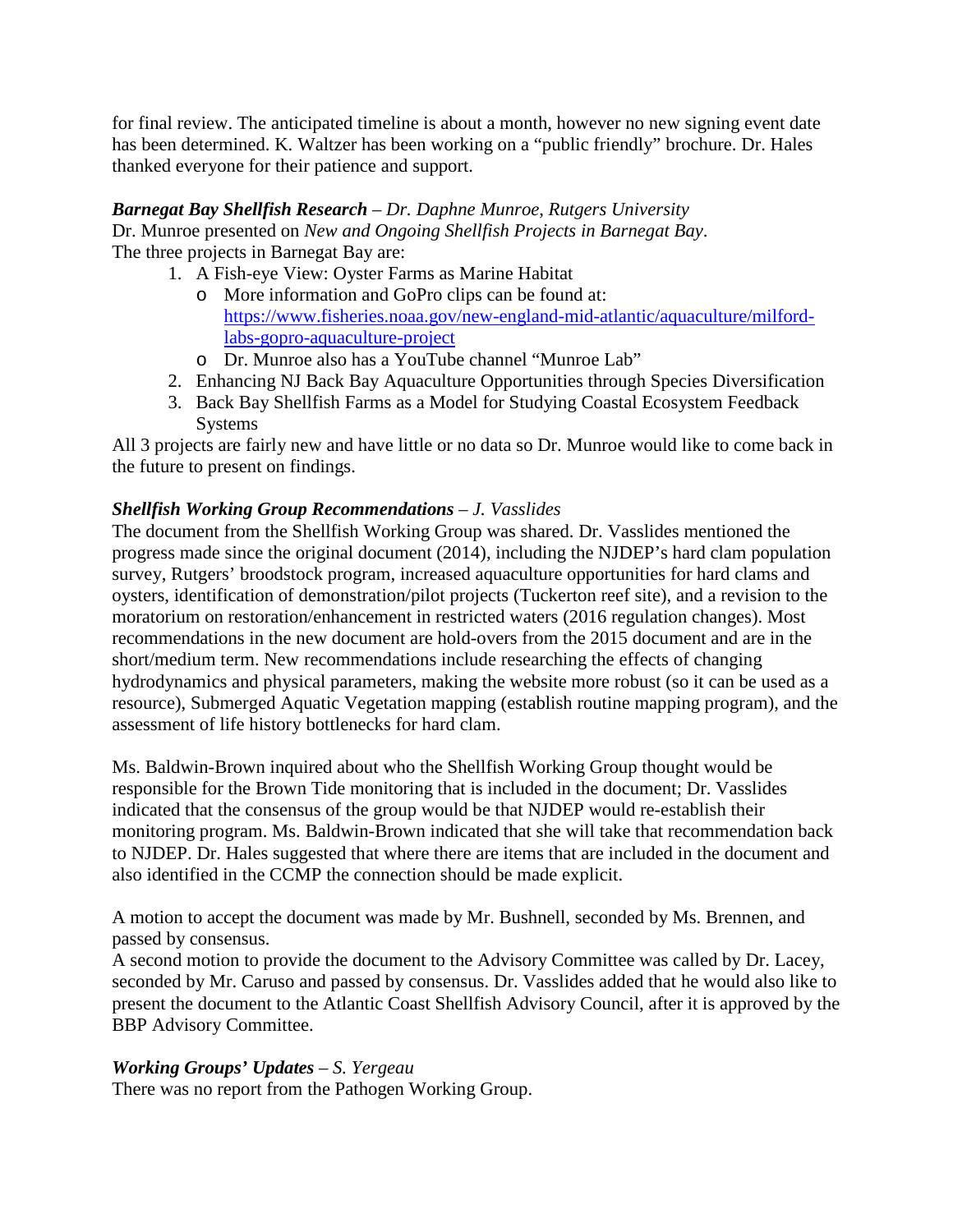The Stormwater Working Group is meeting for the first time today following the STAC meeting, so they had nothing to report at this time.

#### *Regulatory Updates – S. Yergeau*

#### *a. NJDEP 2016 Integrated Report 303(d) list*

Ms. Baldwin-Brown discussed the integrated water quality assessment report. The report is due to EPA every two years. NJDEP is currently finishing the 2016 report; the draft went out in September for review and comment (today is the deadline for comments). Between now and March 2020, they will publish responses to comments, and submit to EPA for review and approval. Their intention is to have the 2016 report final by April 2020.

NJDEP is also in the process of working on the 2018/2020 combined report. Requests for data for the 2018 report were sent out one year ago, and a team is assessing the data with the preliminary assessment to be complete January 2020. Ms. Baldwin-Brown mentioned that the draft report will then go to internal review and will be out to the public during Summer 2020. Dr. Hales requested that the Program Office receive notice when documents are available for public review, and Ms. Baldwin-Brown agreed. She also requested that interested members go to the Division's website [\(https://www.nj.gov/dep/wms/\)](https://www.nj.gov/dep/wms/) and add their email addresses to the listserves.

Dr. Vasslides mentioned that the only comment the Program Office anticipates submitting in response to the 2016 303(d) List is that there appear to be inconsistencies in how the TMDL priorities are assigned to adjoining Assessment Units.

#### *b. US Army Corps of Engineers revision to SPGP-19/17*

Dr. Hales started a discussion about the proposed revisions to the SPGP-19 and SPGP-17 rules, particularly in regarding to the rollback of restrictions on the use on polluting materials (CCA and other treated bulkhead and dock material). NJ has more rigorous requirements in their SPGPs, primarily due to local conditions. The US Army Corps of Engineers has suggested that they are revising the rules to make all the SPGP permits uniform nationwide. Dr. Hales said that the Program Office supports existing prohibitions of toxic materials based on the best available science, and intends on submitting additional comments to support keeping toxic materials out of the bay. Discussion ensued. EPA will recluse themselves from the comment letters.

#### *c. Federal decommissioning process at the Nuclear Regulatory Commission Meeting*

Dr. Hales attended a meeting held recently in Lacey Township to discuss the decommissioning plan for Oyster Creek NGS. One of the main points of discussion at that meeting was the fact that the current laws do not require federal/state oversight committees of the organizations undertaking the decommissioning process of nuclear plants. Dr. Hales asked the STAC if they would like to comment on this issue, given that one of the proposed routes for removing spent fuel from the site would be to dredge Oyster Creek/Forked River to barge the material out. Ms. Spinweber expressed concerns regarding the potential expansiveness of the scope of comments, and Dr. Yergeau suggested that this discussion be continued during the December STAC meeting. Dr. Hales suggested that it may be worthwhile to invite a representative of the Nuclear Regulatory Commission to a STAC or AC meeting to provide additional details and insight.